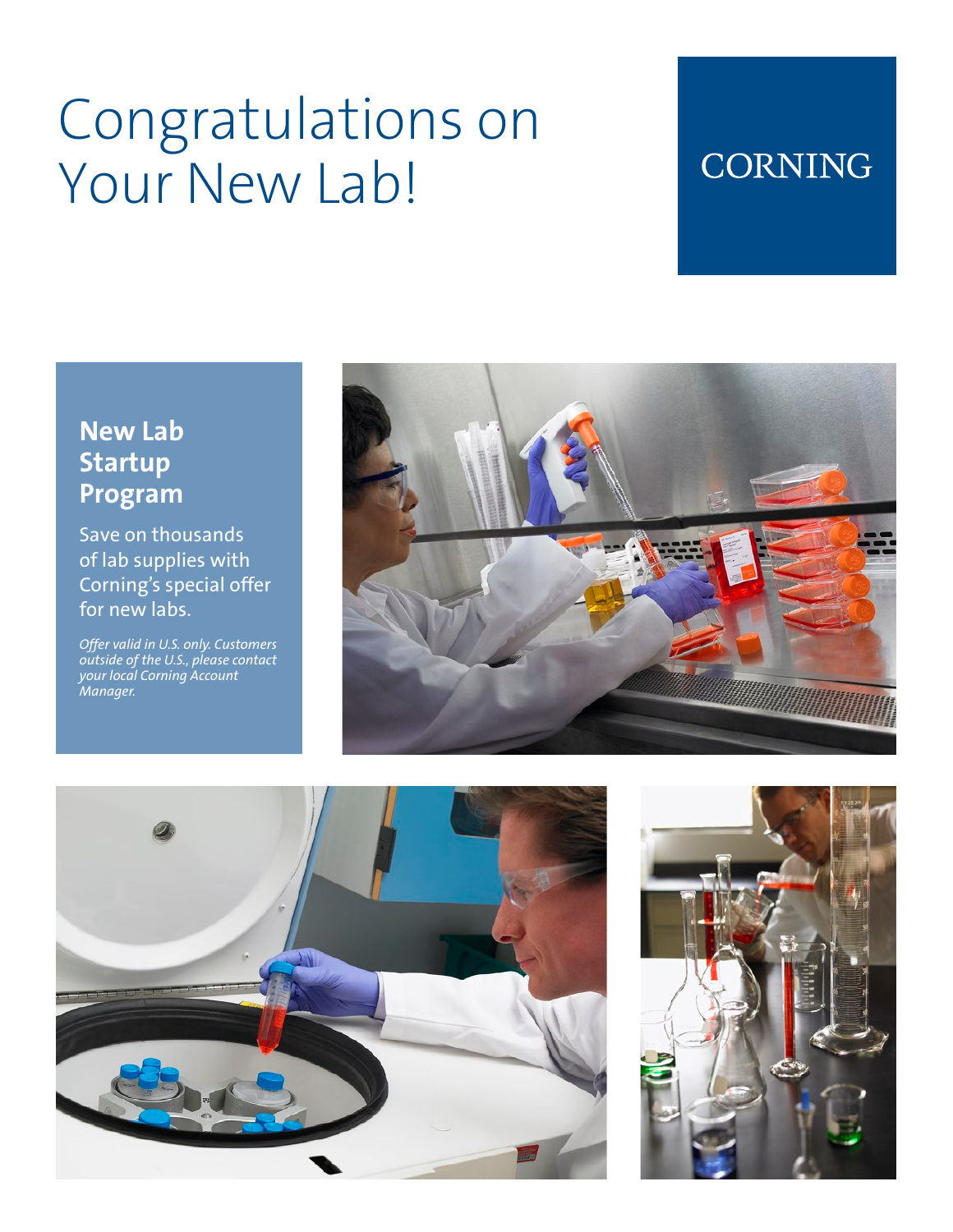## Stock up and save on Corning brands to stack the odds in your favor. Right from the start.

With Corning's New Lab Startup Program, you can save on thousands of lab supplies and benchtop equipment from brands you know and trust – including Corning®, Falcon®, Axygen®, Gosselin,™ and PYREX®.

Corning Life Sciences has the products and technical expertise to help support your lab to optimize your work, reduce variability, and increase your chances for success right from the start. For our full product offering, visit **www.corning.com/lifesciences**.



#### **CORNING**

Whether it's seeding starter cultures or expanding cells for assays, our technical experts understand your

challenges and your increased need for more reliable, convenient cell culture.

Corning provides beginning-to-end solutions to help you achieve cell culture success. Our innovative vessels, advanced surfaces, custom media solutions, and benchtop equipment optimize your cell environment to boost yield, reduce variability, and increase your chances for success right from the start.



# **CORNING**

From cell line development and process development to GMP manufacturing, our vessels provide the necessary platform to

accomplish your goals.

Corning offers bioprocess solutions including single-use adhesion and suspension cell culture products, as well as closed system solutions, custom media, and advanced surfaces, to help you effectively and easily scale up.

**w** CELL CULTURE **with a BIOPROCESS with a DRUG DISCOVERY** 



### **CORNING**

In drug discovery, we offer beginning-to-end solutions for cell-based and biochemical assay development, high

throughput screening, automation, and label-free technology.

Corning provides a comprehensive line of plasticware, including assay products, as well as the Corning® Epic® Technology platform for label-free detection.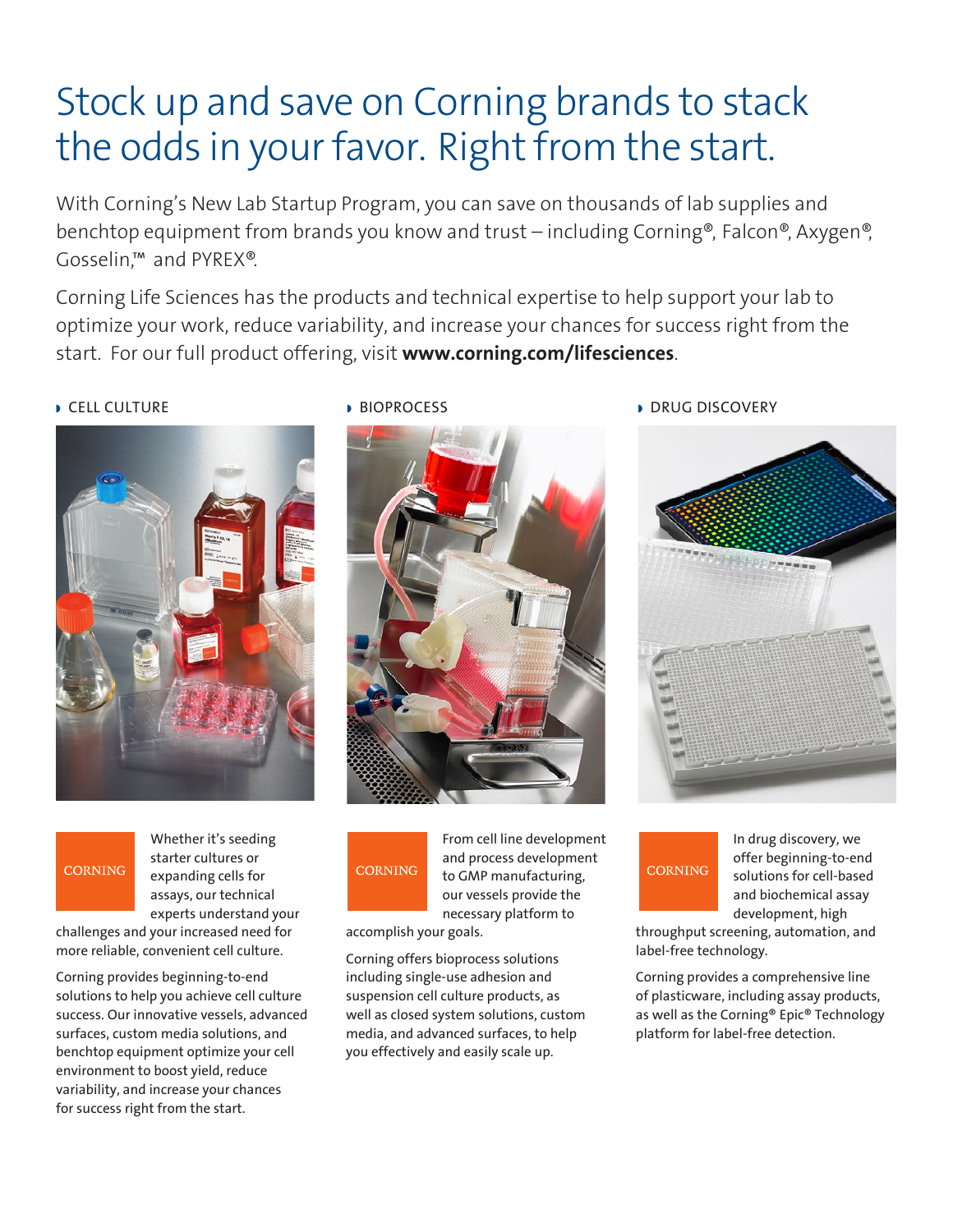# Special Offer for New Labs

### **Stock your lab with Corning's leading brands, and we'll give you free lab supplies equal to 25% of your total purchase.**

To redeem: contact your local Corning Account Manager, indicate which products you have purchased, and redeem your free supplies from any of the qualifying products in our catalogs. Some restrictions apply. See back for details.

#### **DELIQUID HANDLING**





As one of the original lab consumables, the Falcon® brands have been helping life scientists right from the start. Now a Corning

brand, it's still supporting drug discovery as an essential liquid handling brand and is an important part of the industry's most reliable beginning-to-end cell culture solution.





Through continuous new product innovation, Axygen® products bring new standards to sample handling, delivery and

storage, improving the way research is done in the laboratory today. Axygen products include a complete range of disposable tips from manual to automated solutions.

The Axygen brand also features PCR storage products and benchtop equipment, such as thermal cyclers and centrifuges.

**GENOMICS** CHEMISTRY





Corning has developed special glass for use in both chemical and life science laboratories. Since 1915, PYREX® glassware

has been made from Type 1, Class A low expansion borosilicate glass, which has become the accepted standard in chemistry labs across the globe.

Corning also offers a complete line of hot plate stirrers, a chemistry market staple for over 50 years.

**GOSSELIN** 

For information on Gosselin™ microbiology products, please visit **www.corning.com/lifesciences**.